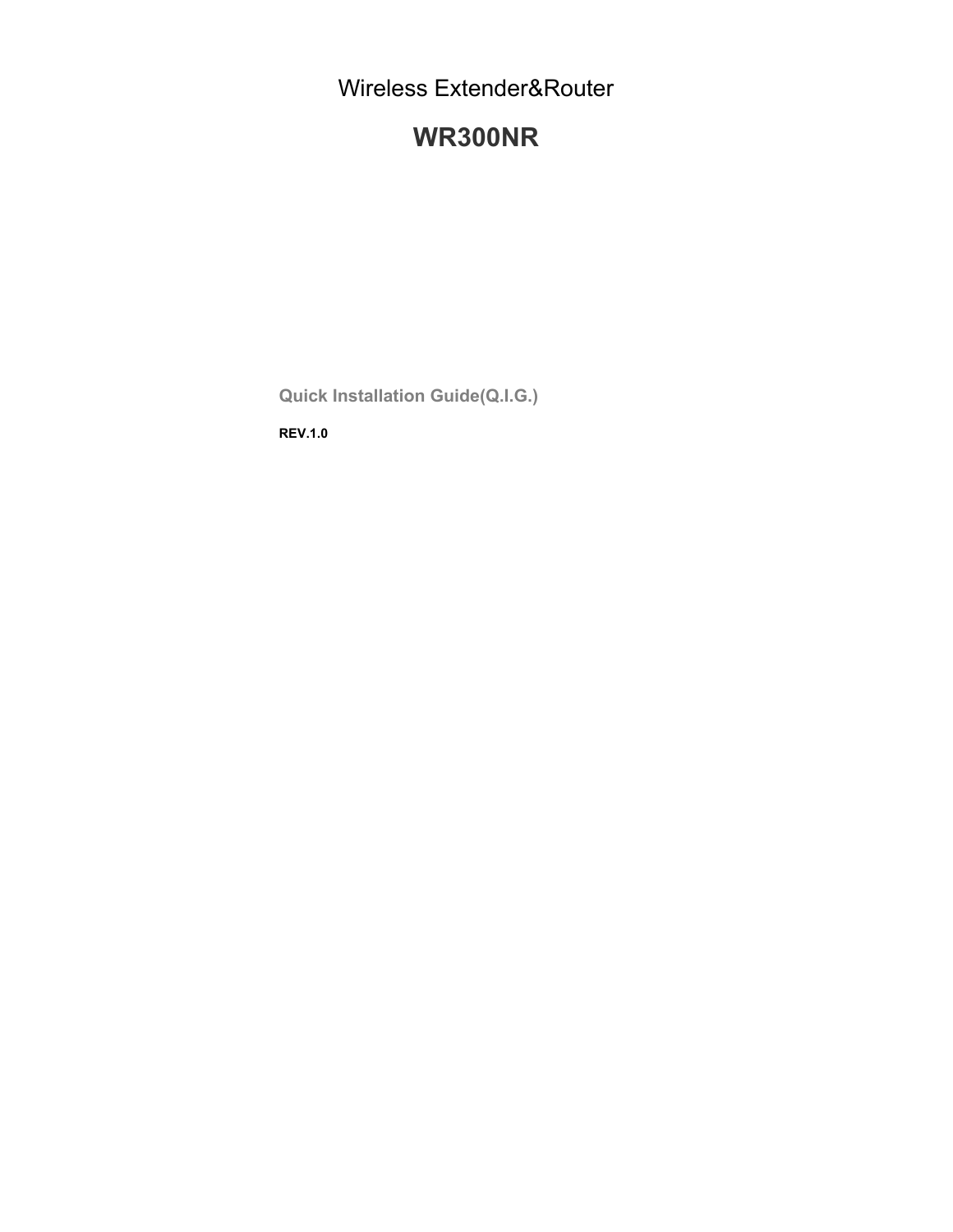# **Introduction**:

The Wireless Extender&Router is a combined wired/wireless network connection device designed specifically for small business, office, and home office networking requirements. It complies with the IEEE 802.11n (Draft 2.0) standard. It adopts MIMO as well as SST technologies. It also works well with other 11b/g and 11n protocol wireless products. Create instant WiFi hotspots at any location where you have Internet connection .

#### **Main Features**

- Complies with IEEE 802.11n, IEEE 802.11g, IEEE 802.11b standards<br>● Supports Router Client Bridge, Repeater, AP mode
- � Supports Router, Client, Bridge, Repeater, AP mode
- $\bullet$  QoS function assures the quality of VoIP and multimedia streaming � Wireless N speed up to 300Mbps and Backward compatible with
- 802.11b/g products
- � Compact and portable, powerful wireless signal as well
- **•** Travel size design, ideal for home or travel use<br>• Supports WED WRAMPA2 WRA-PSK/MRA2
- Supports WEP, WPA/WPA2, WPA-PSK/WPA2-PSK encryptions

#### **Package Contents**

Before you starting to use this router, please check if there's anything missing in the package, and contact your dealer of purchase to claim for missing items:

- 1 x Wireless N Mini Router
- 1 x Quick Installation Guide
- 1 x RJ-45 Networking Cable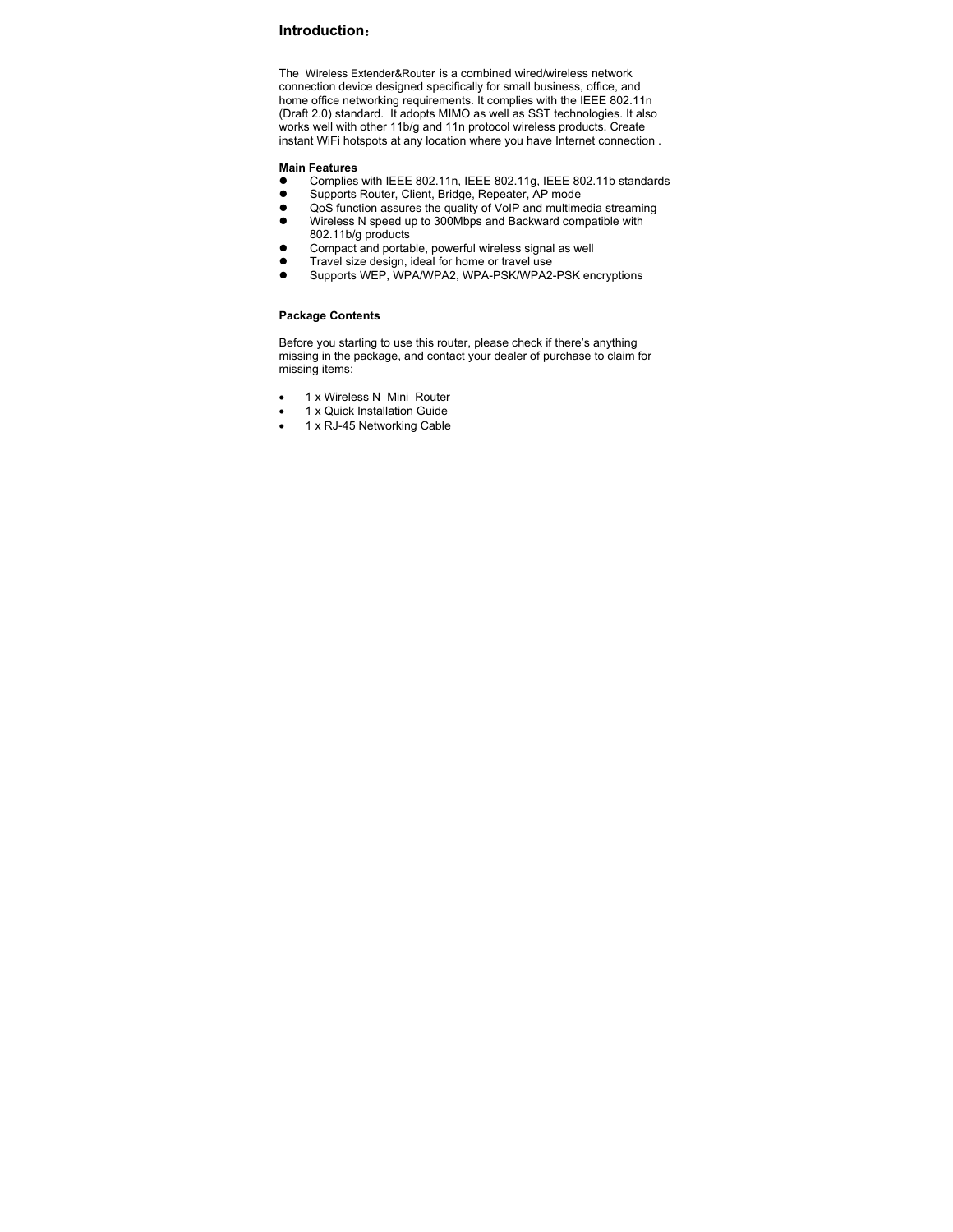## **Getting Started**

#### **Setting up a Wireless Infrastructure Network**



For a typical wireless setup at home (as shown above), Please do the following:<br>1. You will need broad

- You will need broadband Internet access (a ADSL, Cable Modem line into your home or office).
- 2. Consult with your ADSL or Cable Modem provider for proper installation of the modem.
- 3. Connect the ADSL or Cable modem to the Wireless N Mini Router. Plug the power plug of the Router in electrical wall socket.
- 4. Adding computers to the Wireless N Mini Router.

## **IMPORTANT NOTE**

**You can reset your Wireless-N Router to default setting by press the 'RESET' button on the back side of the Router.** 

**You can use this solution if you forget your password.**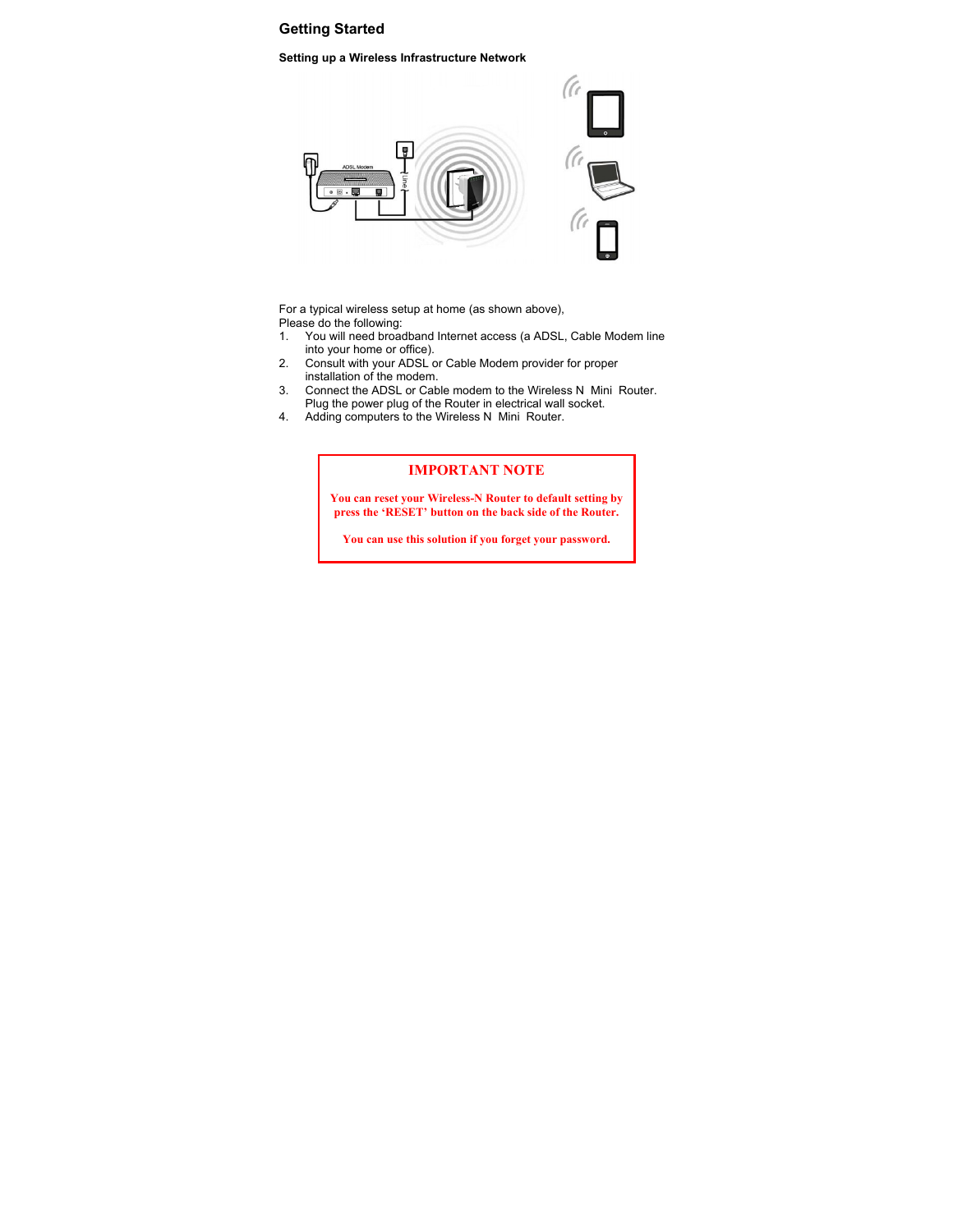#### **Adding computers to the Wireless N Mini Router Router**

- 1. Log on to the computer.
- 2. Open Connect to a Network by right-clicking the network icon  $\left(\begin{matrix} 1 & 0 \\ 0 & 0 \end{matrix}\right)$  or  $\left(\begin{matrix} 0 \\ 1 \end{matrix}\right)$  in the notification area.
- 3. Choose the wireless network "Wireless-N" from the list that appears, and then click **Connect**.
- 4. Type the network security key or passphrase if you are asked to do so, and then click **OK**.

You'll see a confirmation message when you are connected to the network.

5. To confirm that you added the computer, do the following:

Open Network by clicking the **Start** button **(3)**, and then clicking **Control Panel**. In the search box, type **network**, and then, under Network and Sharing Center, click **View network computers and devices**.

You should see icons for the computer you added and for the other computers and devices that are part of the network.

Note : If you don't see icons in the Network folder, then network discovery and file sharing might be turned off.

For more information:

http://windows.microsoft.com/en-US/windows7/Add-a-device-or-computer-to-a-network<br>http://windows.microsoft.com/en-US/windows7/Setting-up-a-wireless-network<br>http://windows.microsoft.com/en-US/windows-vista/Setting-up-a-wire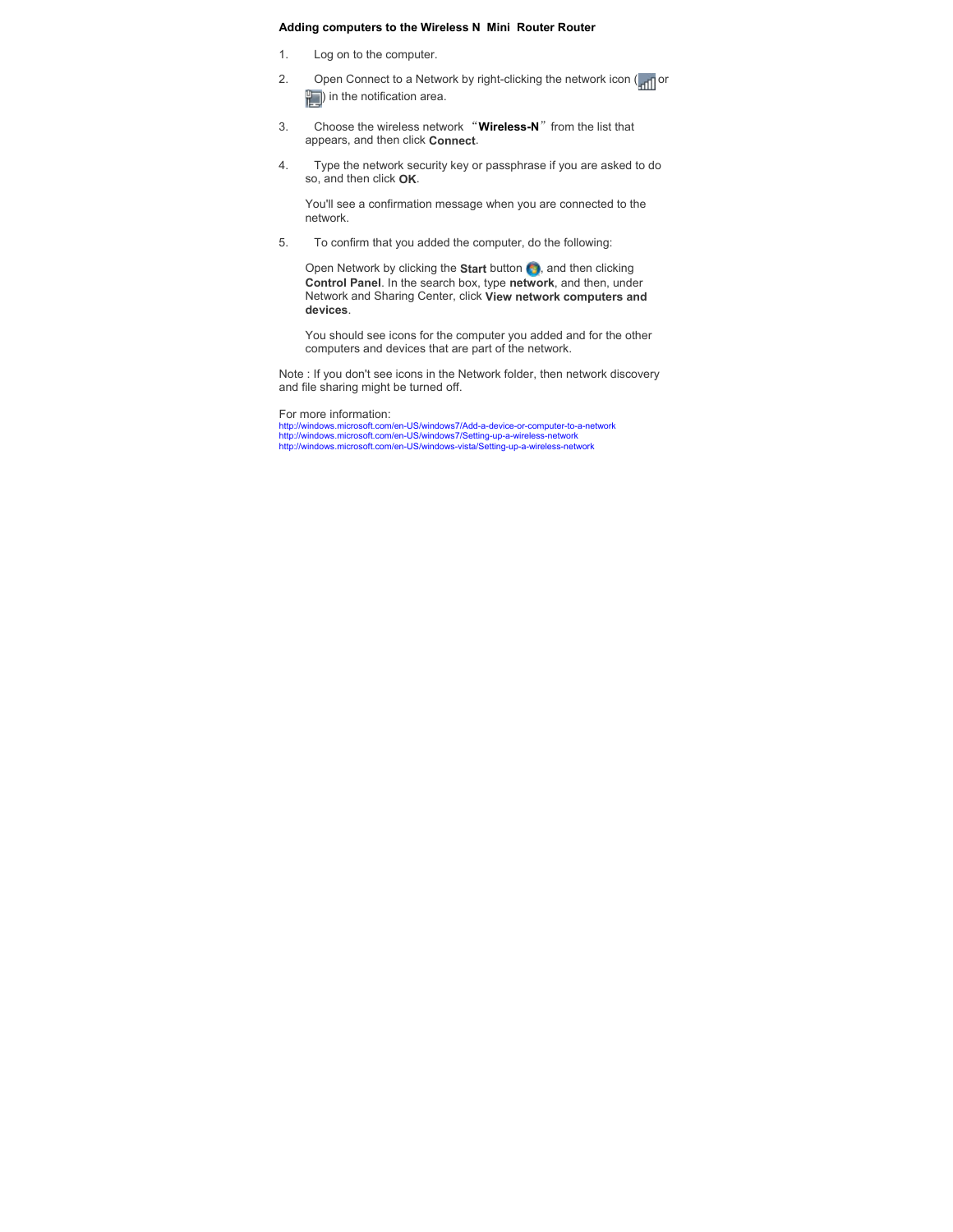# **Configuring via Web Browser**

Open web browser and type **http://192.168.10.253** in the browser's address box. This number is the default IP address for this device.



The login screen below will appear. Enter the "User Name" and "Password" and click **"OK"** to login.

The default User name is "**admin**" and the Password is "**admin**".

|              | Connect to 192.168.10.253                                                                                                                                                                                                        |
|--------------|----------------------------------------------------------------------------------------------------------------------------------------------------------------------------------------------------------------------------------|
|              |                                                                                                                                                                                                                                  |
| connection). | The server 192.168.10.253 at . "Wireless-N<br>requires a username and password.<br>Warning: This server is requesting that your<br>username and password be sent in an insecure<br>manner (basic authentication without a secure |
|              |                                                                                                                                                                                                                                  |
| User name:   | 2 admin                                                                                                                                                                                                                          |
| Password:    | *****                                                                                                                                                                                                                            |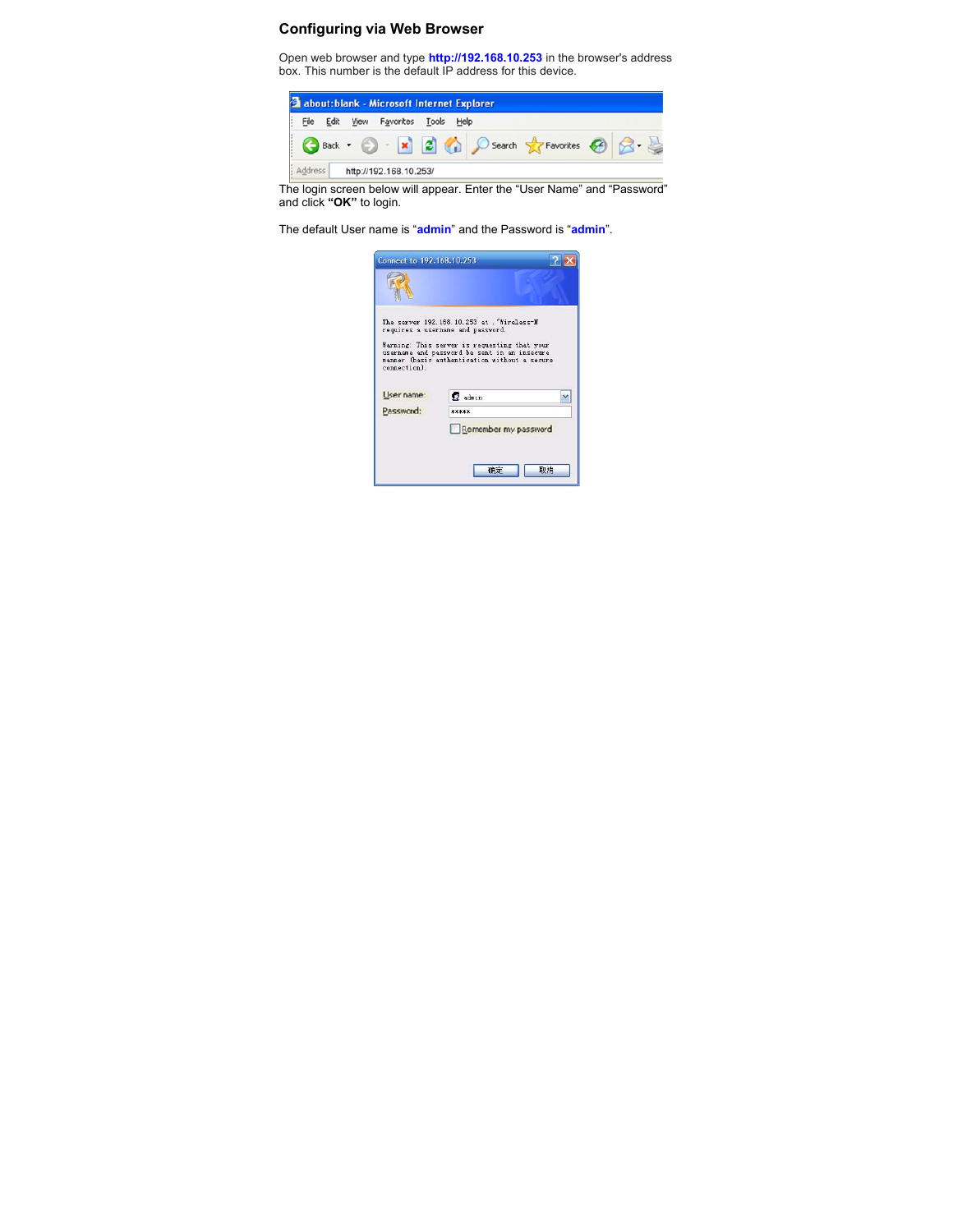## **Setup Wizard**

After a successfully login, you can click the Quick Setup menu to quickly configure your Router.

Choose the Operation Mode you need,and then click *Next*.

|                 | Wizard                          |                                                                                                                                                                                                                                                   |
|-----------------|---------------------------------|---------------------------------------------------------------------------------------------------------------------------------------------------------------------------------------------------------------------------------------------------|
|                 | <b>Operation Mode</b>           |                                                                                                                                                                                                                                                   |
|                 | $O$ AP:                         | <b>Access Point mode</b>                                                                                                                                                                                                                          |
|                 | ⊙ Router:                       | Wireless router mode                                                                                                                                                                                                                              |
|                 | aN<br>Jaer-P.C                  | Wireless-N<br>xDSL Modern<br>Internet                                                                                                                                                                                                             |
|                 | obtain.                         | In this mode, the wired interface as the WAN port to use, computers can only<br>connect to the router via wireless. This mode, the DHCP server enabled by default,<br>recommended that computer's IP address and DNS address set to automatically |
|                 | O Repeater:                     | Repeater mode                                                                                                                                                                                                                                     |
|                 | $O$ Bridge:                     | <b>Bridge Mode</b>                                                                                                                                                                                                                                |
|                 | $\bigcirc$ Client :             | <b>Client Mode</b>                                                                                                                                                                                                                                |
|                 |                                 | <b>Next</b>                                                                                                                                                                                                                                       |
| <b>AP Mode:</b> |                                 |                                                                                                                                                                                                                                                   |
|                 | Wizard--Access Point mode       |                                                                                                                                                                                                                                                   |
|                 |                                 |                                                                                                                                                                                                                                                   |
|                 | Access Point mode               |                                                                                                                                                                                                                                                   |
|                 | <b>SSID</b>                     | Wireless-N                                                                                                                                                                                                                                        |
|                 | Channel                         | Auto $\vee$                                                                                                                                                                                                                                       |
|                 | <b>Security Mode</b>            | <b>Disable</b><br>v                                                                                                                                                                                                                               |
|                 |                                 | <b>Back</b><br>Save                                                                                                                                                                                                                               |
|                 | Cat the wiseless nessenates the | ورجرد فحماله احم                                                                                                                                                                                                                                  |

Set the wireless parameter.It's recommended that you rename an **SSID**, choose a **Security Mode** and enter a **Key**.

Click **Save&Reboot** to reboot the Router and make the settings take effect.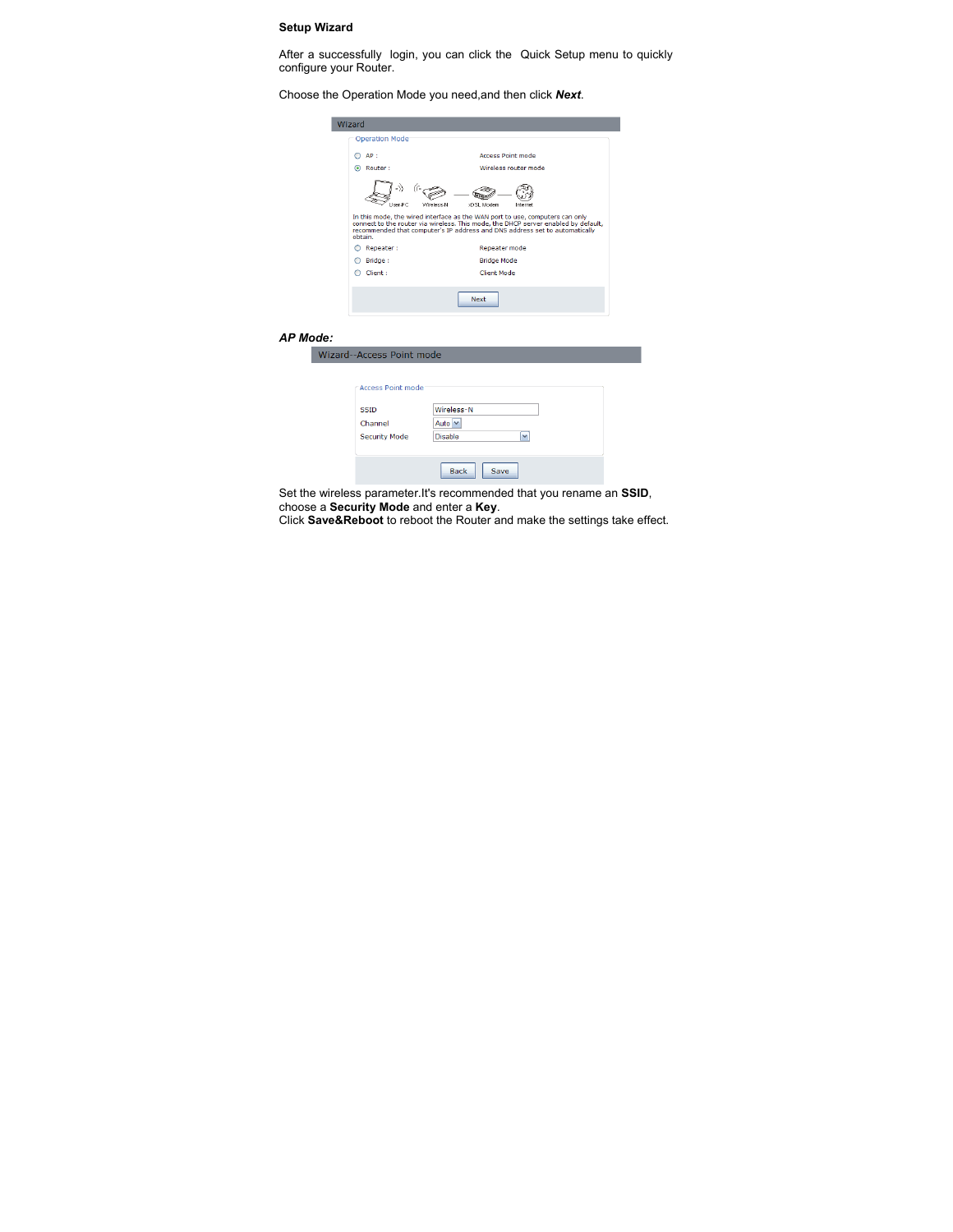| <b>Router Mode:</b> |                                        |                                                                 |
|---------------------|----------------------------------------|-----------------------------------------------------------------|
|                     | Wizard -- Wireless router mode         |                                                                 |
|                     |                                        |                                                                 |
|                     | Wireless router mode                   |                                                                 |
|                     | $\circledcirc$<br>address (dynamic IP) | Automatically from the network service provider to obtain an IP |
|                     | ADSL Dial-up (PPPoE)                   |                                                                 |
|                     | <b>SSID</b>                            | Wireless-N                                                      |
|                     | Channel                                | Auto $\vee$                                                     |
|                     | <b>Security Mode</b>                   | <b>Disable</b><br>v                                             |
|                     |                                        |                                                                 |
|                     |                                        | <b>Back</b><br>Save                                             |
|                     |                                        |                                                                 |

Set the wireless parameter.It's recommended that you rename an **SSID**, choose a **Security Mode** and enter a **Key**.

Choose your WAN Connection Type.

 If **Dynamic IP** is selected, the Router gets the IP address automatically from the DHCP server or the ISP. No configuration should be set and you can go on with the wireless configuration.

 If **PPPoE** is selected, please enter the **User Name** and **Password** giben by your ISP,These fields are case-sensitive.

| Wizard -- Wireless router mode     |                                                                 |
|------------------------------------|-----------------------------------------------------------------|
|                                    |                                                                 |
| Wireless router mode:              |                                                                 |
| $\bigcirc$<br>address (dynamic IP) | Automatically from the network service provider to obtain an IP |
| ADSL Dial-up (PPPoE)               |                                                                 |
| <b>User Name</b>                   |                                                                 |
| Password                           |                                                                 |
| <b>Service Name</b>                |                                                                 |
|                                    |                                                                 |
| <b>SSID</b>                        | Wireless-N                                                      |
| Channel                            | Auto $\vee$                                                     |
| <b>Security Mode</b>               | <b>Disable</b><br>$\checkmark$                                  |
|                                    |                                                                 |
|                                    | <b>Back</b><br>Save                                             |

Click **Save&Reboot** to reboot the Router and make the settings take effect.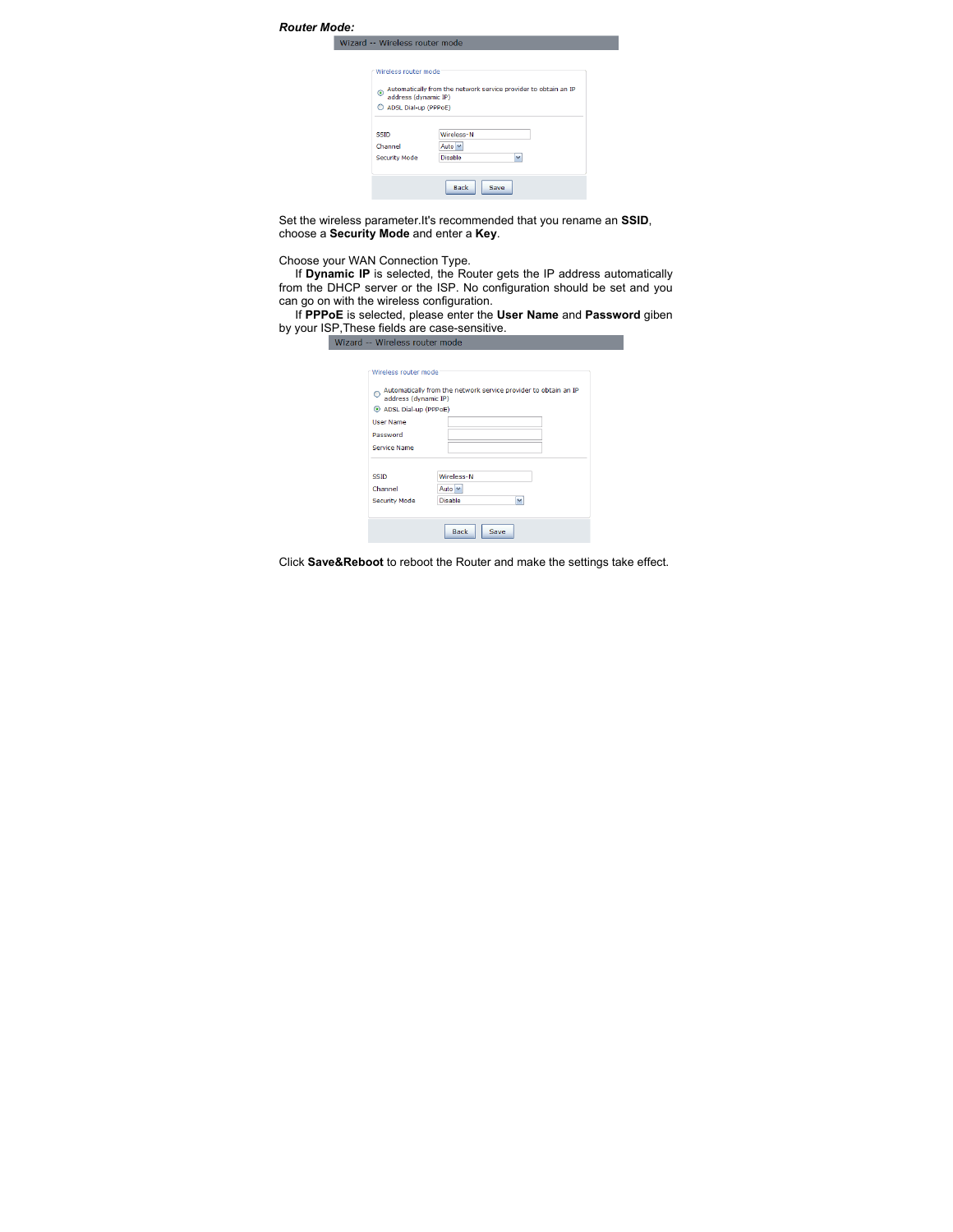#### *Repeater Mode:*

| Wizard -- Repeater mode |                   |                               |                     |      |               |  |
|-------------------------|-------------------|-------------------------------|---------------------|------|---------------|--|
|                         |                   |                               |                     |      |               |  |
| Repeater mode           |                   |                               |                     |      |               |  |
|                         | Refresh           |                               |                     |      |               |  |
| <b>SSID</b>             | <b>BSSID</b>      | <b>Channel Encrypt Signal</b> |                     |      | Select        |  |
| Wireless-N1q            | 00:13:13:00:08:f3 | 11<br>$B + G + N$             | <b>NO</b>           | 100% | Select        |  |
| <b>GS</b>               | 00:a1:b0:aa:bb:cc | 3<br>$B + G$                  | WPA2-<br><b>PSK</b> | 100% | Select        |  |
| Repeater                | 80:3f:5d:90:e7:e4 | $B+G+N$                       | <b>NO</b>           | 100% | <b>Select</b> |  |
| 123                     | 00:13:13:00:06:e0 | 6<br>$B+G+N$                  | <b>NO</b>           | 80%  | <b>Select</b> |  |
| Wireless-N252           | 00:0a:07:52:09:40 | 6<br>$B + G$                  | WPA2-<br><b>PSK</b> | 65%  | <b>Select</b> |  |
| ChinaNet-5005           | 08:18:1a:d6:ca:b9 | 11<br>$B + G$                 | WPA2-<br><b>PSK</b> | 60%  | <b>Select</b> |  |
| Showing room            | 00:0d:09:81:09:04 | 8<br>$B+G+N$                  | WPA2-<br><b>PSK</b> | 55%  | Select        |  |
| Wireless-N              | 00:13:13:00:06:17 | 11<br>$B+G+N$                 | <b>NO</b>           | 45%  | <b>Select</b> |  |

# Select the **SSID** of the target network and click **Select**.

| Wizard -- Repeater mode |                     |               |  |
|-------------------------|---------------------|---------------|--|
| Repeater mode           |                     |               |  |
|                         | <b>Refresh</b>      |               |  |
| <b>SSID</b>             | Wireless-N          |               |  |
| Key                     |                     | $\Box$ Unmask |  |
|                         | <b>Back</b><br>Save |               |  |

The target network's SSID will be automatically filled into the wireless setting figure. Select the Password. Then click **Save&Reboot** to reboot the Router and make the settings take effect.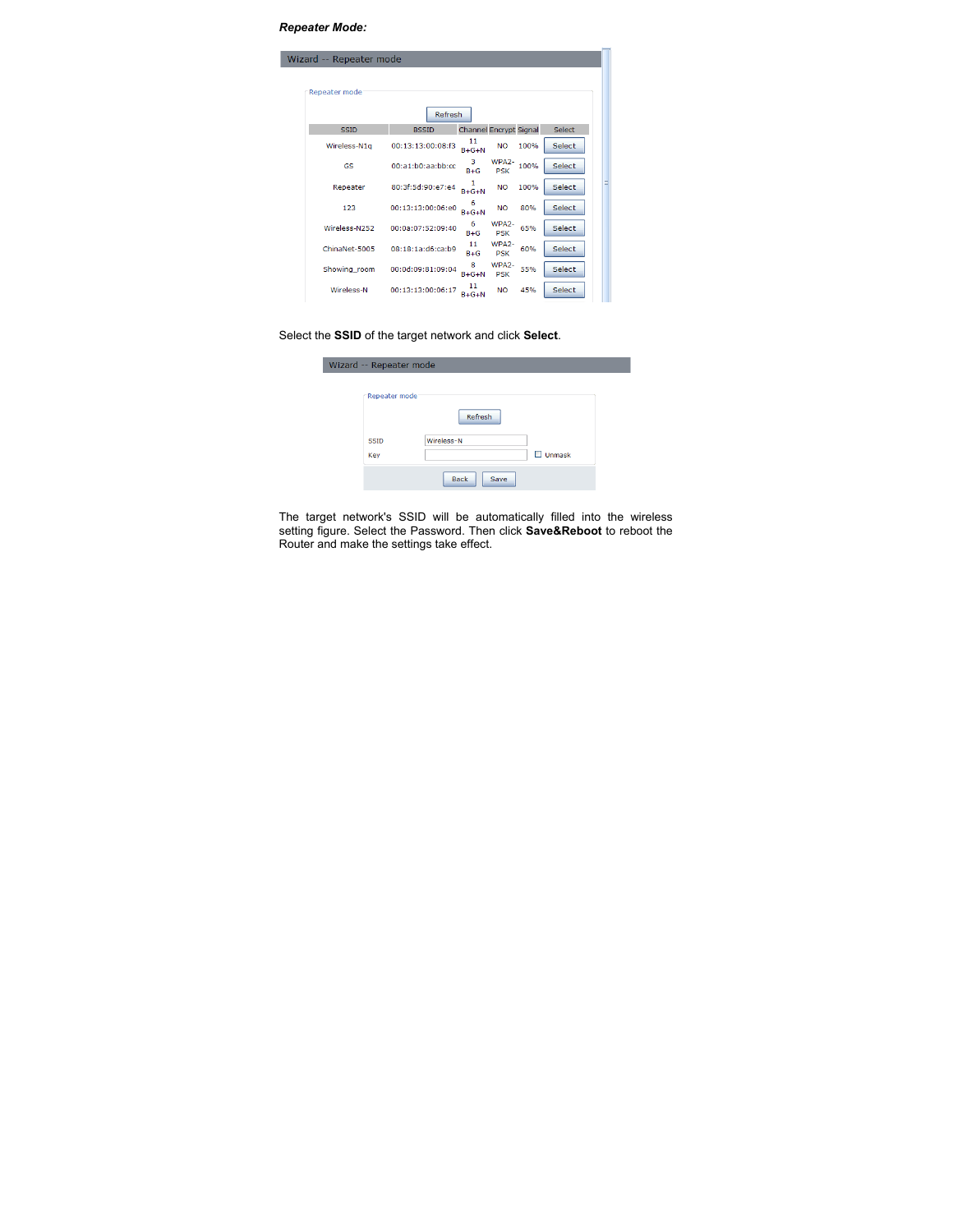*Bridge Mode:* 

| Wizard -- Bridge Mode |                   |                        |                     |      |        |
|-----------------------|-------------------|------------------------|---------------------|------|--------|
| <b>Bridge Mode</b>    |                   |                        |                     |      |        |
|                       |                   |                        |                     |      |        |
| SSID                  | Wireless-N        |                        |                     |      |        |
| <b>Security Mode</b>  | <b>Disable</b>    | M                      |                     |      |        |
|                       |                   |                        |                     |      |        |
|                       | Refresh           |                        |                     |      |        |
| <b>SSID</b>           | <b>BSSID</b>      | Channel Encrypt Signal |                     |      | Select |
| Wireless-N1q          | 00:13:13:00:08:f3 | 11<br>$B+G+N$          | <b>NO</b>           | 100% | Select |
| GS                    | 00:a1:b0:aa:bb:cc | з<br>$B + G$           | WPA2-<br><b>PSK</b> | 100% | Select |
| Repeater              | 80:3f:5d:90:e8:92 | $B+G+N$                | <b>NO</b>           | 100% | Select |
| 123                   | 00:13:13:00:06:e0 | 6<br>$B+G+N$           | <b>NO</b>           | 80%  | Select |
| Wireless-N252         | 00:0a:07:52:09:40 | 6<br>$B + G$           | WPA2-<br><b>PSK</b> | 60%  | Select |
| ChinaNet-5005         | 08:18:1a:d6:ca:b9 | 11<br>$B + G$          | WPA2-<br><b>PSK</b> | 45%  | Select |

Select the **SSID** of the Access Point you want to access and click **Select**.

| Wizard -- Bridge Mode |                     |               |  |
|-----------------------|---------------------|---------------|--|
| Bridge Mode           |                     |               |  |
|                       |                     |               |  |
| <b>SSID</b>           | Wireless-N          |               |  |
| <b>Security Mode</b>  | <b>Disable</b><br>M |               |  |
|                       | <b>Refresh</b>      |               |  |
| <b>SSID</b>           | Wireless-N252       |               |  |
| Key                   |                     | $\Box$ Unmask |  |
|                       | <b>Back</b><br>Save |               |  |

The target network's SSID will be automatically filled into the wireless setting figure. Select the Password. Then click **Save&Reboot** to reboot the Router and make the settings take effect.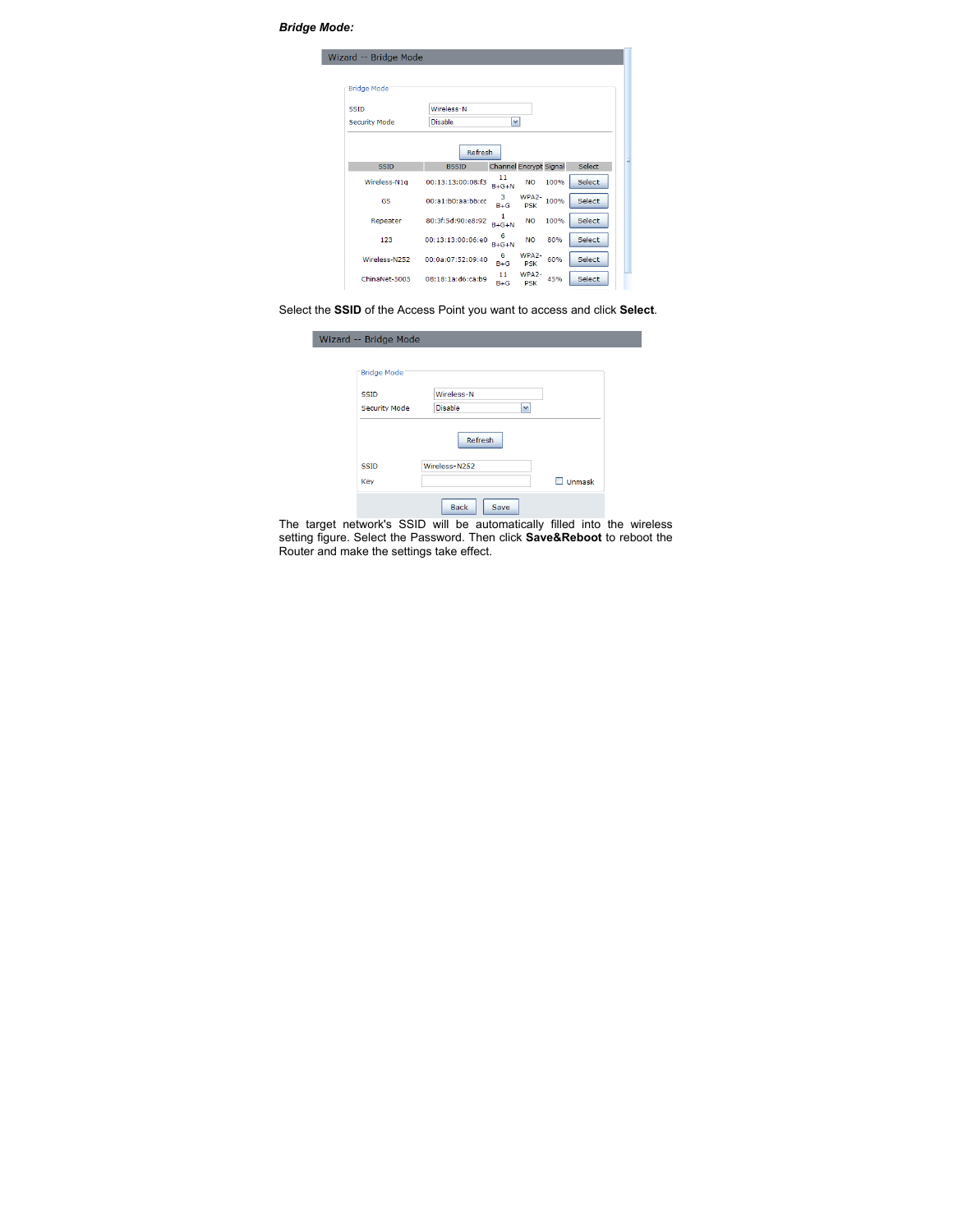

Select the **SSID** of the Access Point you want to access and click **Select**.

| Wizard -- Client Mode |                            |               |  |
|-----------------------|----------------------------|---------------|--|
| Client Mode           |                            |               |  |
|                       | Refresh                    |               |  |
| <b>SSID</b>           | Wireless-N252              |               |  |
| Key                   |                            | $\Box$ Unmask |  |
|                       | <b>Back</b><br><b>Save</b> |               |  |

The target network's SSID will be automatically filled into the wireless setting figure. Select the Password. Then click **Save&Reboot** to reboot the Router and make the settings take effect.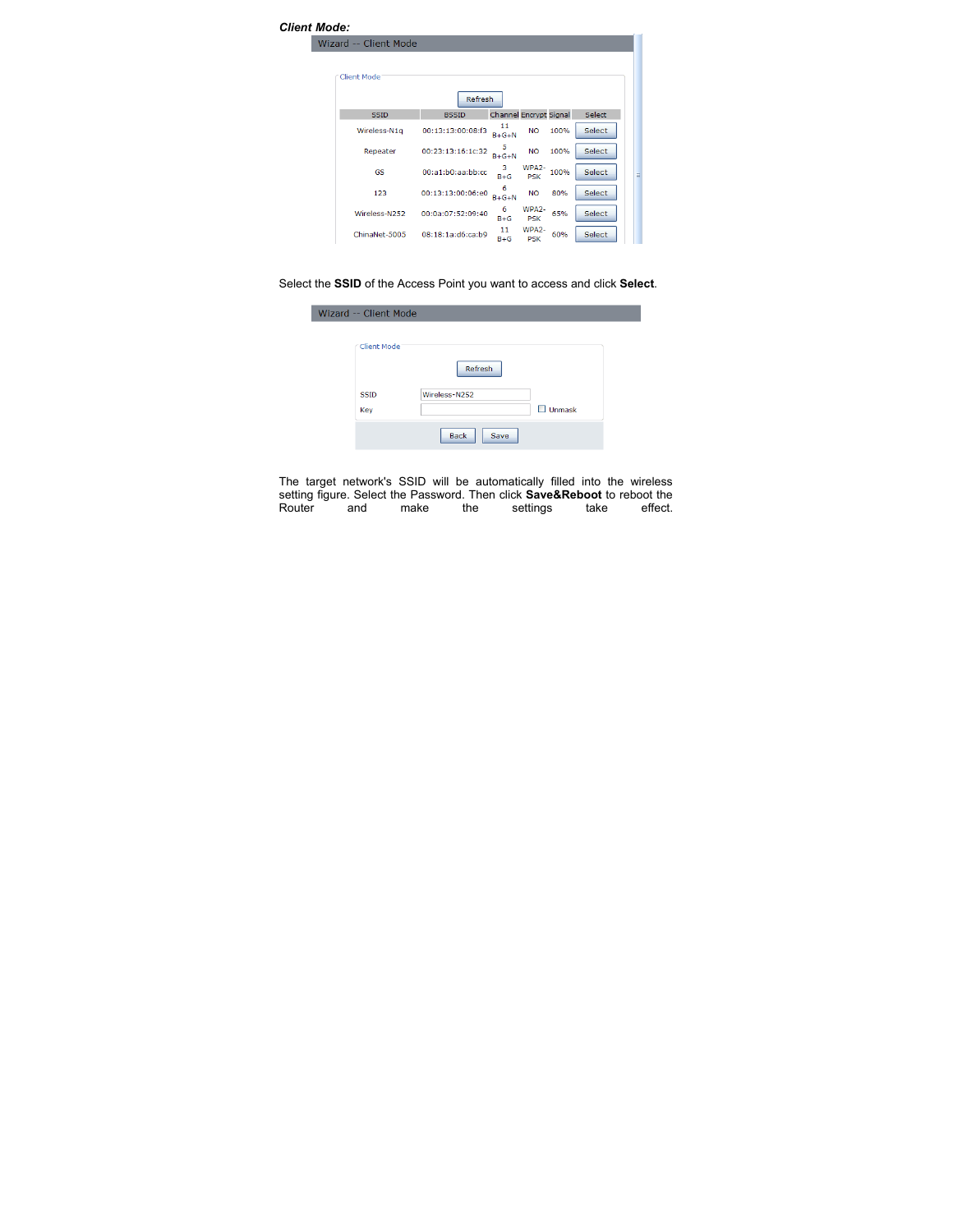# **LAN Settings**

Please click **"***Network*�*LAN Settings* **"** located at the web management interface, the following message will be displayed on your web browser:



- *Note:*
- 1) If you change the IP Address of LAN, you must use the new IP Address to login the Router.
- 2) If the new LAN IP Address you set is not in the same subnet, the IP Address pool of the DHCP server will change accordingly at the same time, while the Virtual Server and DMZ Host will not take effect until they are re-configured.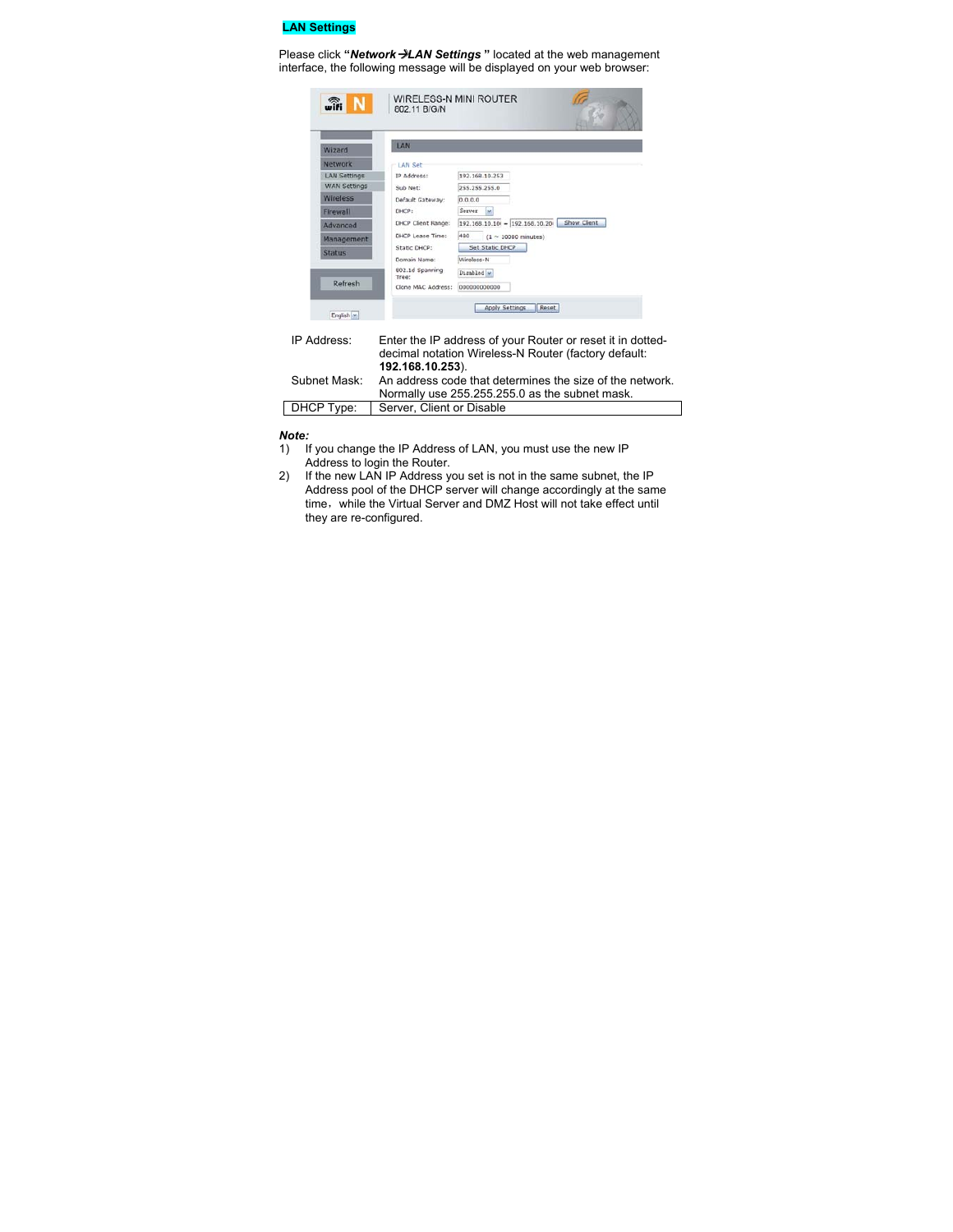#### **Connect to Internet**

Please click **"***Network*�*WAN Settings***"** located at the web management interface, Following example is for **"***PPPoE***"** WAN setting.

|                     | <b>WAN</b>                |                    |                          |  |
|---------------------|---------------------------|--------------------|--------------------------|--|
| Wizard              |                           |                    |                          |  |
| Network             | <b>WAN Basic Setting</b>  |                    |                          |  |
| <b>LAN Settings</b> | WAN Access Type:          | PPP <sub>o</sub> F | $\tilde{\phantom{a}}$    |  |
| <b>WAN Settings</b> |                           |                    |                          |  |
| <b>Wireless</b>     | User Name:                |                    |                          |  |
| Firewall            | Password:                 |                    |                          |  |
| Advanced            | Service Name(AC):         |                    |                          |  |
| Management          | Connection Type:          | Continuour         | $\overline{\phantom{0}}$ |  |
|                     | Connect                   |                    | Disconnect               |  |
| <b>Status</b>       | Idle Time:                | İs                 | $(1-1000$ minutes)       |  |
|                     | MTU Size:                 | 1452               | $(1360 - 1492$ bytes)    |  |
| Refresh             | CAttain DNS Automatically |                    |                          |  |
|                     | Set DNS Manual            |                    |                          |  |
|                     | DNS 1:                    |                    |                          |  |
| English<br>×        | <b>DNS 2:</b>             |                    |                          |  |

Enter the **"PPPoE Username"** and **"PPPoE Password"** that ISP provided and leave the others. (The **"Service Name"** can be blank)

Click **"Apply Settings"** button to save the settings then reboot the router. After reboot, your router is now ready for Internet connection.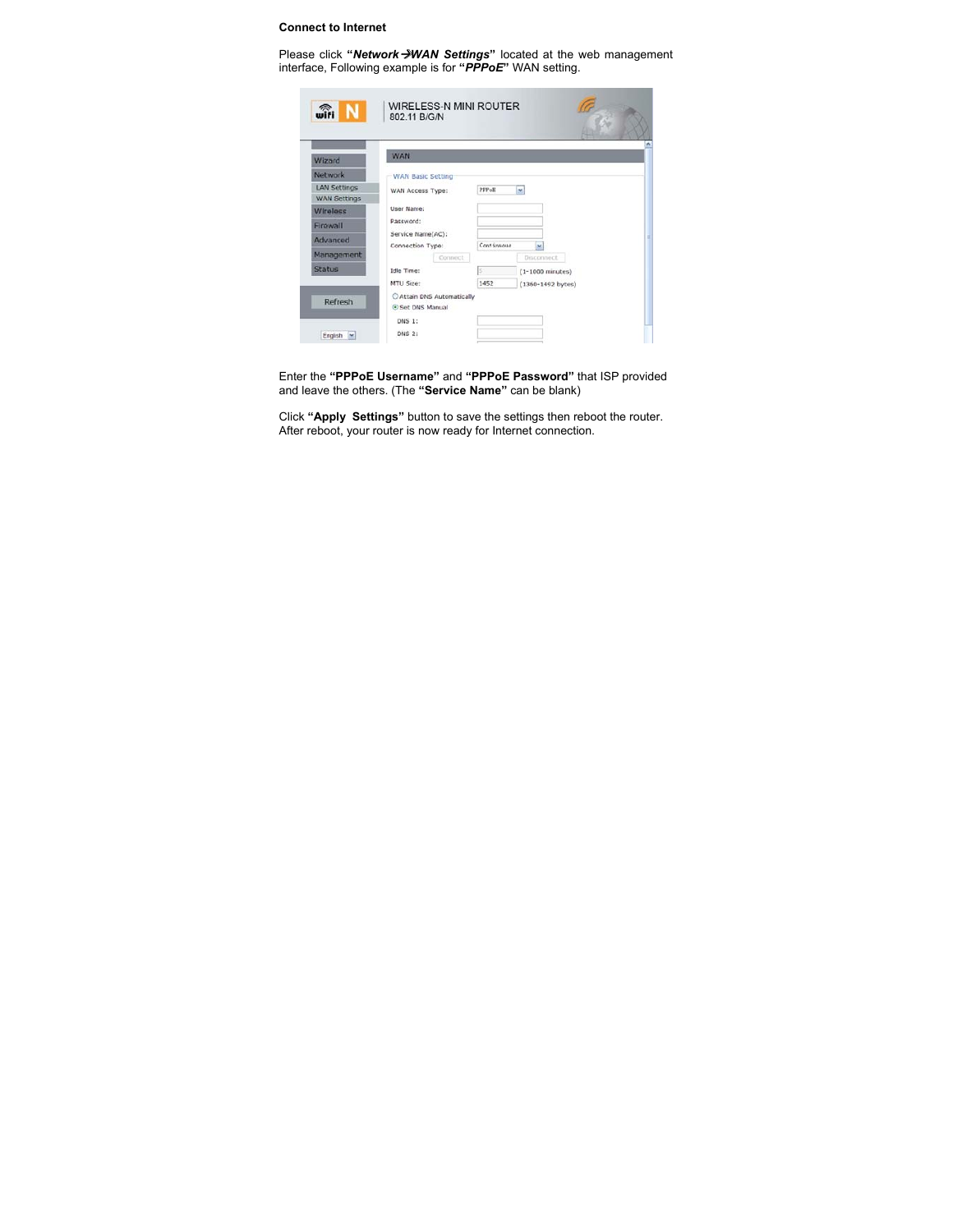If your ISP provides a static or fixed IP Address, Subnet Mask, Gateway and DNS setting, select **'***Static IP***'**.

Enter the *IP address* **/** *Subnet Mask* **/ Default Gateway / MTU / Primary / Secondary DNS** in dotted-decimalnotation provided by your ISP.

| $\widehat{\mathbb{G}}$ n N                 | 802.11 B/G/N      |                     |                       |
|--------------------------------------------|-------------------|---------------------|-----------------------|
| Wizard                                     | <b>WAN</b>        |                     |                       |
| Network                                    | WAN Basic Setting |                     |                       |
| <b>LAN Settings</b><br><b>WAN Settings</b> | WAN Access Type:  | Static IP<br>$\sim$ |                       |
| <b>Wireless</b>                            | IP Address:       | 172.1.1.1           |                       |
| Firewall                                   | Subnet Mask:      | 255.255.255.0       |                       |
| Advanced                                   | Default Gateway:  | 172.1.1.254         |                       |
|                                            | MTU Size:         | 1500                | $(1400 - 1500$ bytes) |
| Management                                 | <b>DNS 1:</b>     |                     |                       |
| <b>Status</b>                              | DNS 2:            |                     |                       |
|                                            | DNS 3:            |                     |                       |

If your ISP provides the DHCP service, please choose **'***DHCP Client***'**, and the Router will automatically get IP parameters from your ISP. This page displays the WAN IP parameters assigned dynamically by your ISP, including IP address, Subnet Mask, Default Gateway, etc.

| Wizard                                     | <b>WAN</b>                                   |             |                       |  |
|--------------------------------------------|----------------------------------------------|-------------|-----------------------|--|
| <b>Network</b>                             | WAN Basic Setting                            |             |                       |  |
| <b>LAN Settings</b><br><b>WAN Settings</b> | WAN Access Type:                             | DHCP Client |                       |  |
| Wireless                                   | Host Name:                                   | Wireless-N  |                       |  |
| Firewall                                   | MTU Size:                                    | 1492        | $(1400 - 1492$ bytes) |  |
| Advanced                                   | O Attain DNS Automatically<br>Set DNS Manual |             |                       |  |
| Management                                 | DNS 1:                                       |             |                       |  |
| <b>Status</b>                              | DNS 2:                                       |             |                       |  |
|                                            | DNS 3:                                       |             |                       |  |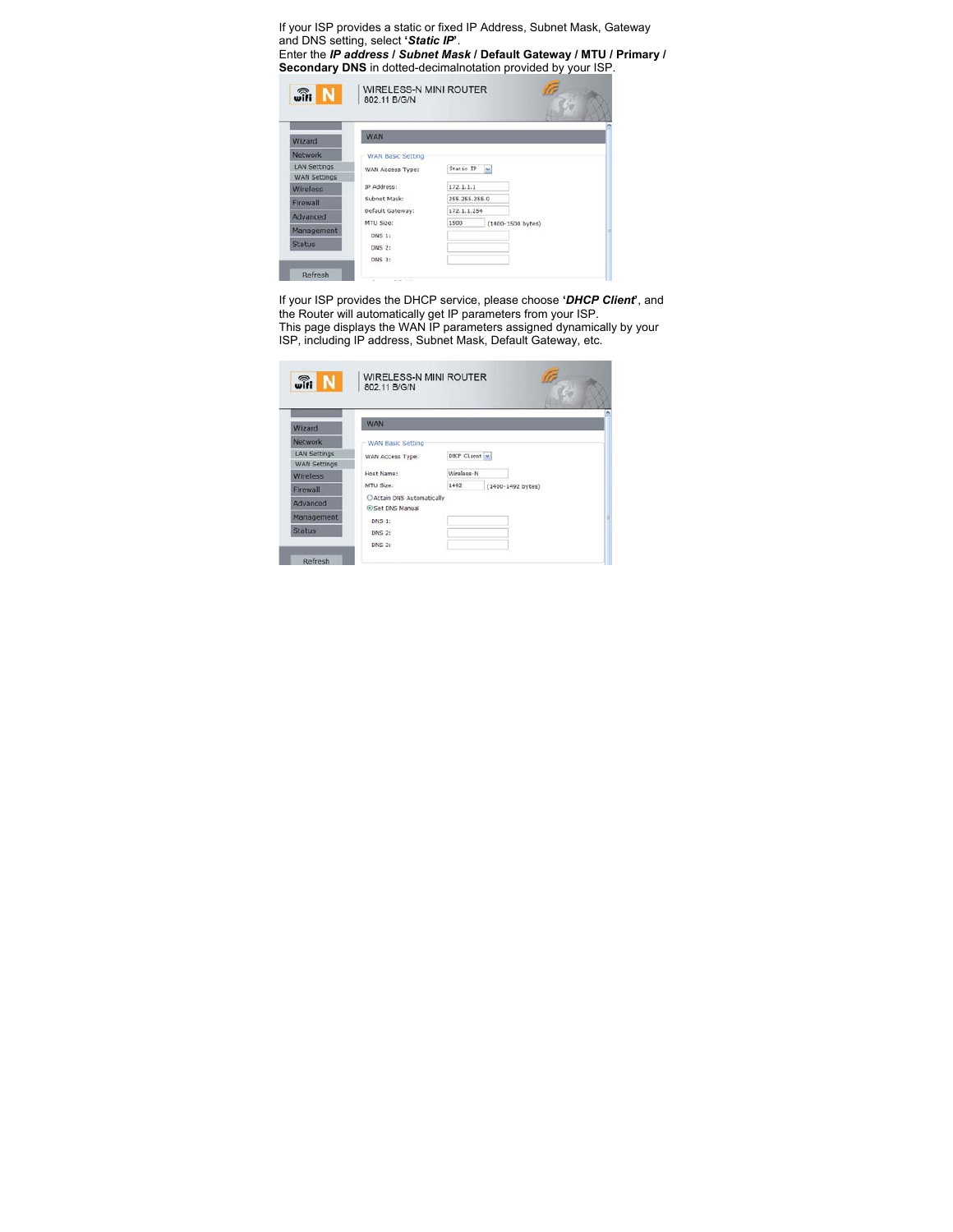#### **Wireless Base Configuration**

Please click **"***Wireless -> Basic Settings***"** located at the web management interface, the following message will be displayed on your web browser:

You could configure the minimum number of Wireless settings for communication, such as Network Name (**SSID**) and Channel. The Access Point can be set simply with only the minimum setting items.

| Wizard                                            | <b>Wireless Basic Settings</b>    |                                |                          |  |
|---------------------------------------------------|-----------------------------------|--------------------------------|--------------------------|--|
| Network                                           | <b>Wireless Basic Settings</b>    |                                |                          |  |
| <b>Wireless</b>                                   | Disable Wireless LAN Interface    |                                |                          |  |
| <b>Basic Settings</b><br><b>Wireless Security</b> | Band:                             | 2.4 GHz (B+G+N) M              |                          |  |
| advanced                                          | Wireless Mode:                    | AP<br>$\overline{\phantom{a}}$ | Virtual Wireless Network |  |
| <b>Access Control</b>                             | Infrastructure ><br>Network Type: |                                |                          |  |
| Schedule                                          | ssin:                             | Wireless-N                     |                          |  |
| <b>WDS</b>                                        | Channel Width:                    | $40001x$ $\sim$                |                          |  |
| <b>WPS</b>                                        | Control Sideband:                 | Lower w                        |                          |  |
| Firewall                                          | Channel:                          | Auto M                         |                          |  |
| Advanced                                          | Broadcast SSID:                   | Enabled v                      |                          |  |
| Management                                        | WMM:                              | Enabled                        |                          |  |
| <b>Status</b>                                     | Data Rate:                        | Auto v<br>Show Active Clients  |                          |  |

#### Disable Wireless Wireless On/Off<br>Band: Supports 11B/11 Band: Supports 11B/11G/11N mixed modes. SSID: Main Service Set Identifier. It's the "**name**" of your wireless network. Broadcast SSID: Select "**Enable**" to enable the device's SSID to be visible by wireless clients Channel Number This field determines which operating frequency will be used. The default channel is set to Auto, so the AP will choose the best channel automatically. It is not necessary to change the wireless channel unless you notice interference problems with another nearby access point.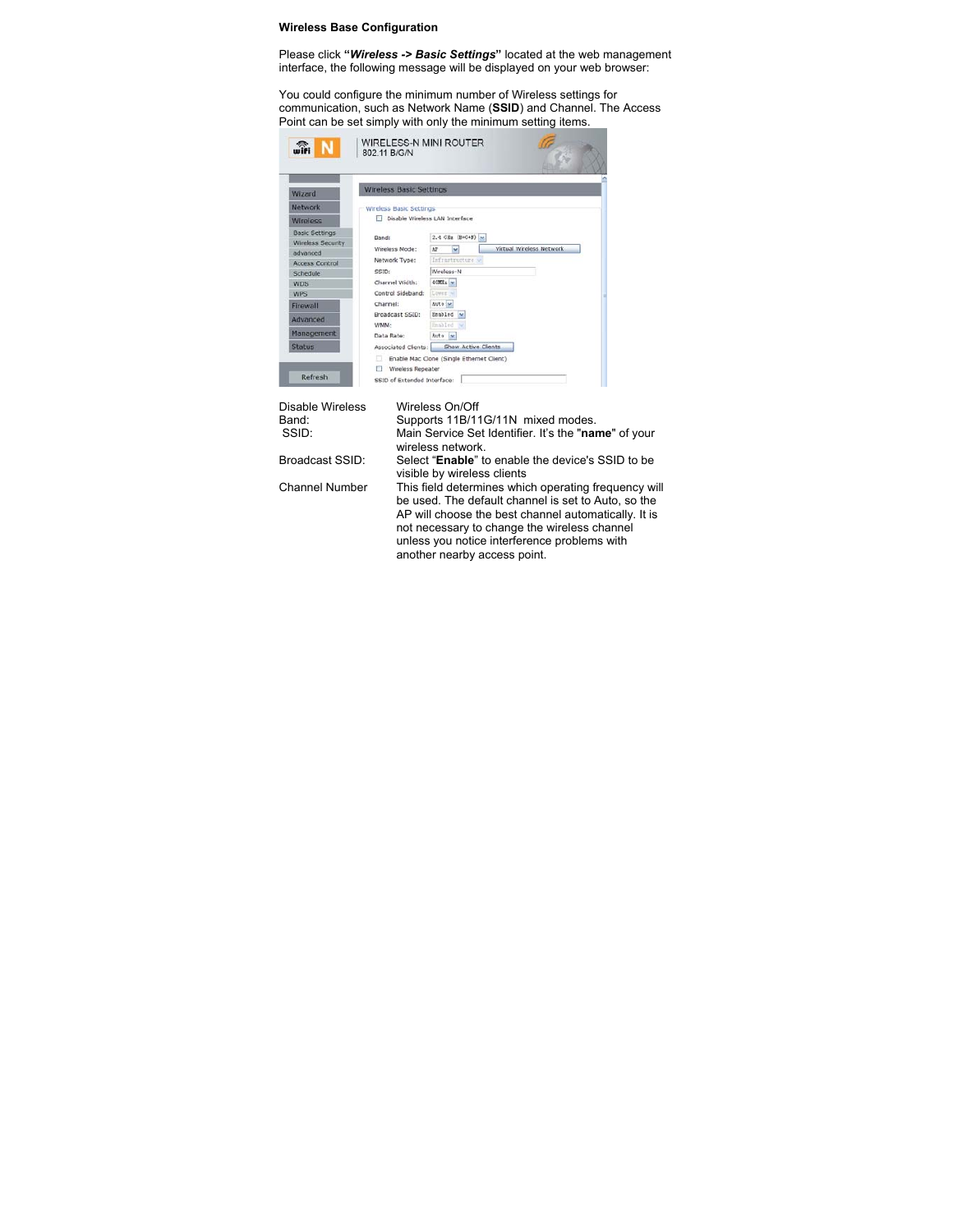**Wireless Security Configuration** 

Please click **"***Wireless-> Wireless Security***"** located at the web management interface, the following message will be displayed on your web browser:

Setup the wireless security and encryption to prevent from unauthorized access and monitoring. Supports 64/128-bit WEP, WPA, WPA2 encryption methods.



When you finish, click '*Apply Settings*'.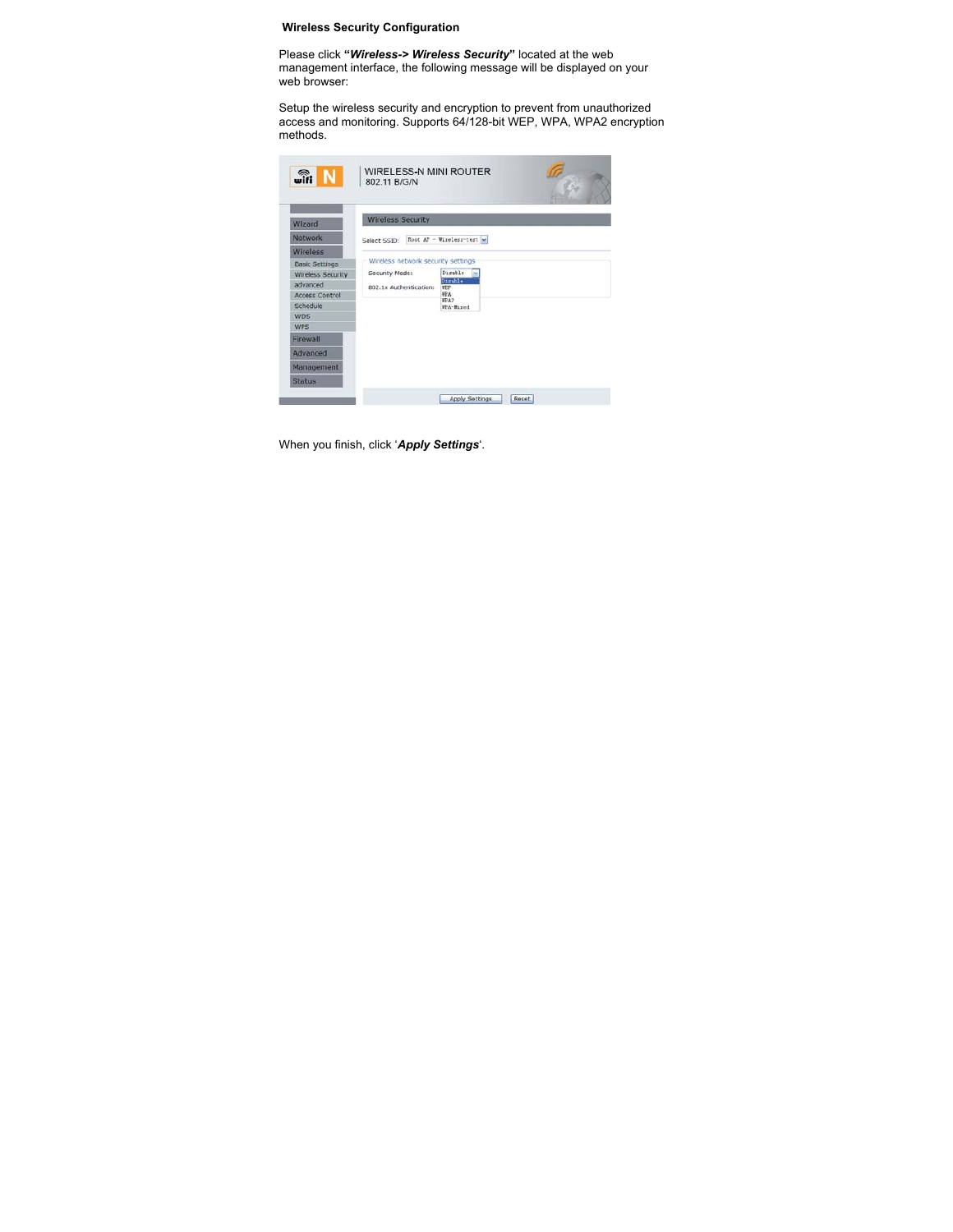Please click **"***Wireless-> WPS***"** located at the web management interface, the following message will be displayed on your web browser:

you can establish a wireless connection between wireless adapter and Router using either Push Button Configuration (PBC) method or PIN method.



**Disable WPS:** Enable / Disable

*Self-PIN Number:* If the new device supports Wi-Fi Protected Setup and the PIN method, you can add it to the network by PIN Number.

*PBC method:* If the wireless adapter supports Wi-Fi Protected Setup and the Push Button Configuration (PBC)

**Step 1:** Press the **WPS** button of the Router directly for 2 - 3seconds or Click web management interface '*Start PBC*'.

**Step 2:** Press the WPS button of the Adapter directly for 3 seconds.

**Step 3:** Wait for a while until the next screen appears.

Click Finish to complete the WPS configuration.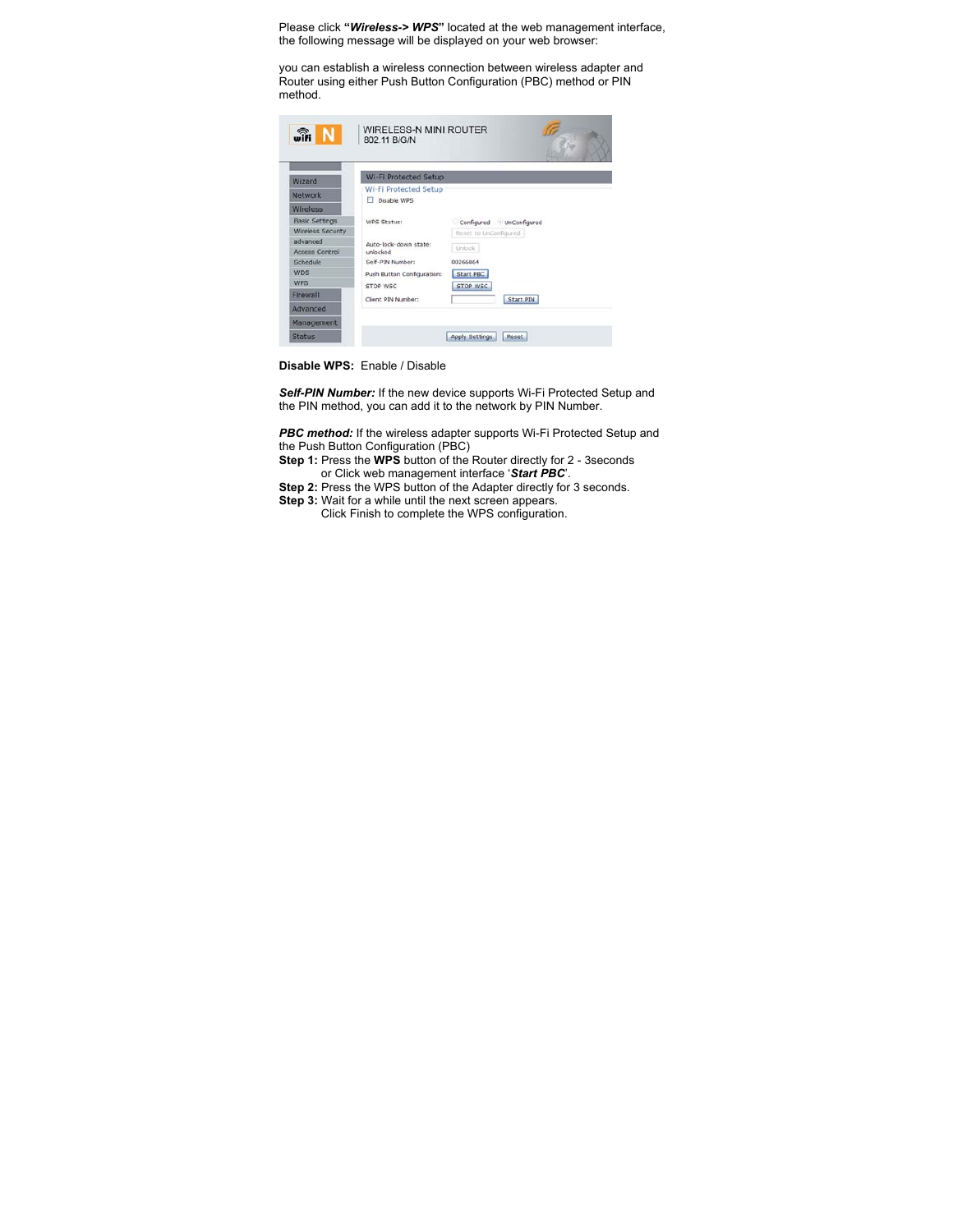#### **Router Administrator Setup**

## **Factory Default and Settings Backup , Restore**

You can backup all Setting of this router to a file, so you can make several copied of router configuration for security reason.

To backup or restore router setting, please follow the following instructions: Please click click '*Management-> Backup&Reset* ' located at the web management interface, then the following message will be displayed on your web browser:



this router back to factory default settings.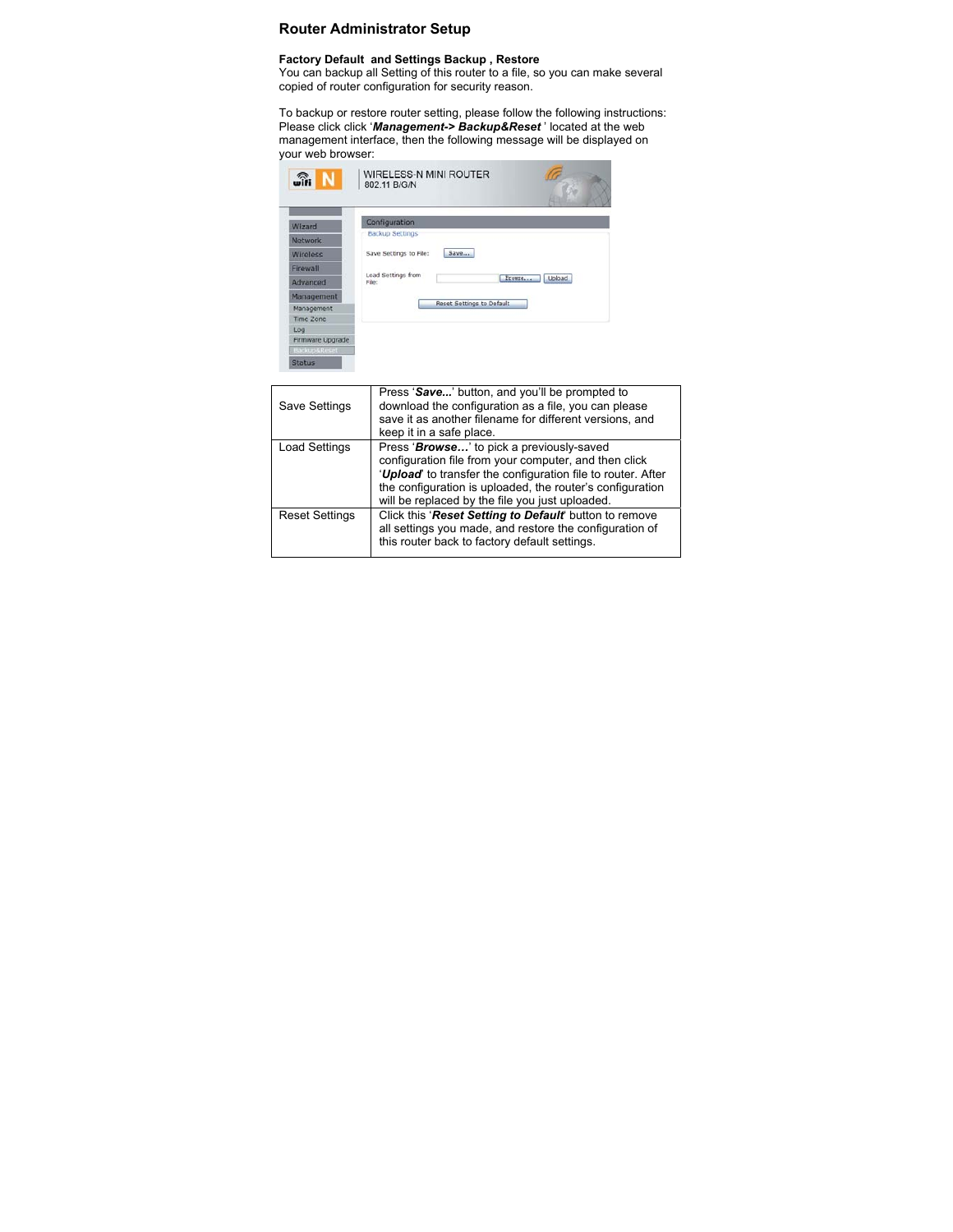#### Firmware Upgrade

The system software used by this router is called as 'firmware', just like any applications on your computer, when you replace the old application with a new one, your computer will be equipped with new function. You can also use this firmware upgrade function to add new functions to your router, even fix the bugs of this router.

Please click '*Management-> Firmware Upgrade*' located at the web management interface, then the following message will be displayed on your web browser:

Click '*Browse…'* button first, you'll be prompted to provide the filename of firmware upgrade file. Please download the latest firmware file from our website, and use it to upgrade your router.

| Wizard                  | Firmware Upgrade    |                  |  |  |
|-------------------------|---------------------|------------------|--|--|
| Network                 | Firmware Management |                  |  |  |
| <b>Wireless</b>         | Firmware Version:   | 523N2.v5.0817    |  |  |
| Firewall                | Select File:        | Drowse           |  |  |
| Advanced                |                     | Upgrade<br>Reset |  |  |
| Management              |                     |                  |  |  |
| Management              |                     |                  |  |  |
| Time Zone               |                     |                  |  |  |
| Log                     |                     |                  |  |  |
| Firmware Upgrade        |                     |                  |  |  |
| <b>Backup&amp;Reset</b> |                     |                  |  |  |
| <b>Status</b>           |                     |                  |  |  |

After a firmware upgrade file is selected, click '*Upgrade*' button, and the router will start firmware upgrade procedure automatically. The procedure may take several minutes, please be patient.

**NOTE:** Never interrupt the upgrade procedure by closing the web browser or physically disconnect your computer from router. If the firmware you uploaded is corrupt, the firmware upgrade will fail, and you may have to return this router to the dealer of purchase to ask for help. (Warranty voids if you interrupted the upgrade procedure).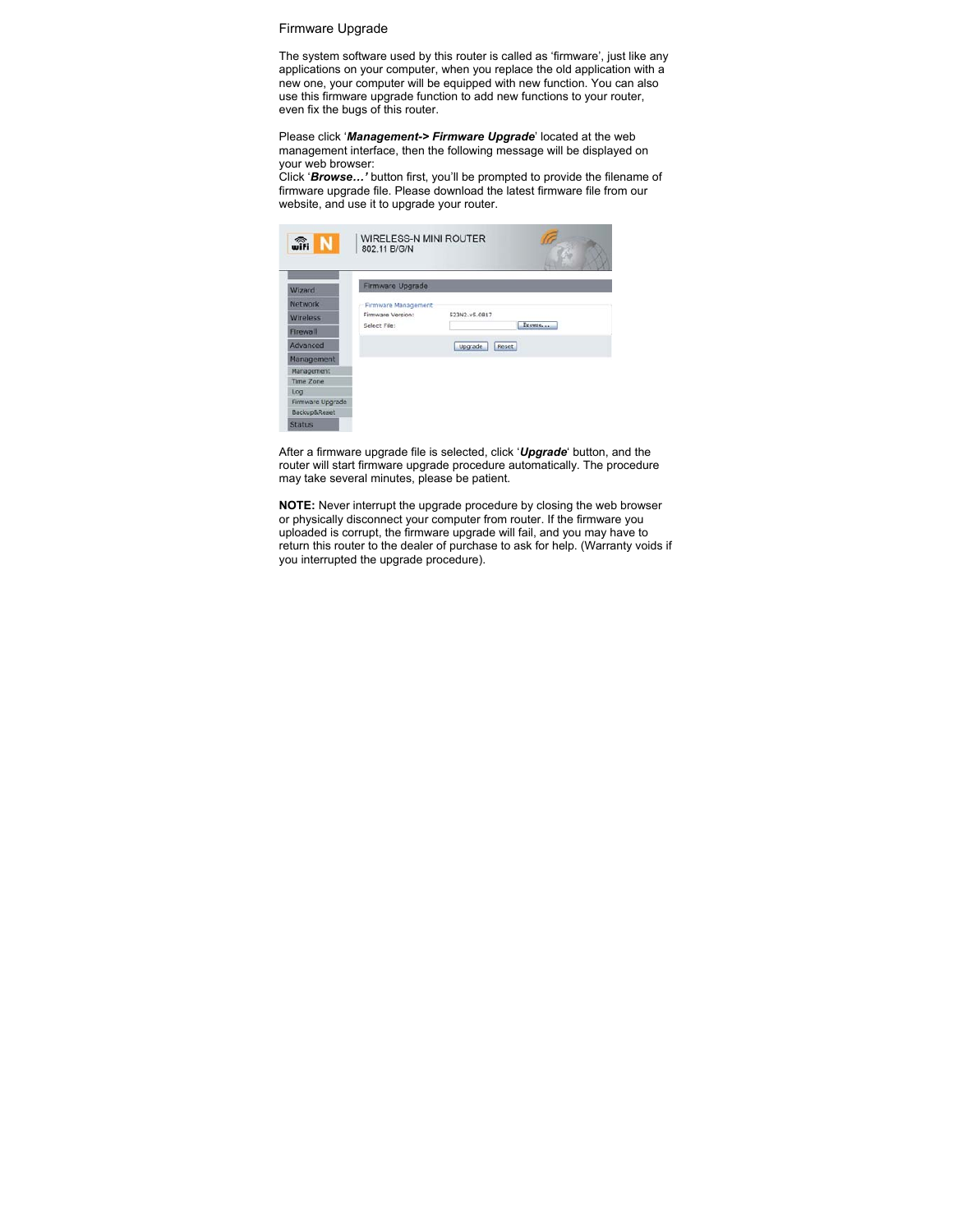#### **Change management password**

Default password of Wireless Router is "**admin**", and it's displayed on the login prompt when accessed from web browser. There's a security risk if you don't change the default password, since everyone can see it. This is very important when you have wireless function enabled.

To change password, please follow the following instructions: Please click '*Management -> Management*' menu on the web management interface, the following message will be displayed on your web browser:

| $\sqrt{\hat{m}}$ N | WIRELESS-N MINI ROUTER<br>802.11 B/G/N |                                |  |
|--------------------|----------------------------------------|--------------------------------|--|
| Wizard             | <b>Router Management</b>               |                                |  |
| Network            | Router Password                        |                                |  |
| <b>Wireless</b>    | Router Username:                       |                                |  |
| Firewall           | New Password:                          |                                |  |
| <b>Advanced</b>    | Re-enter to confirm:                   |                                |  |
| Management         |                                        |                                |  |
| Management         |                                        | Reset<br><b>Apply Settings</b> |  |
| Time Zone          |                                        |                                |  |
| Log                |                                        |                                |  |
| Firmware Upgrade   |                                        |                                |  |
| Backup&Reset       |                                        |                                |  |
| <b>Status</b>      |                                        |                                |  |

When you finish, click '*Apply Settings*'; If you want to keep original password unchanged, click '*Reset*'.